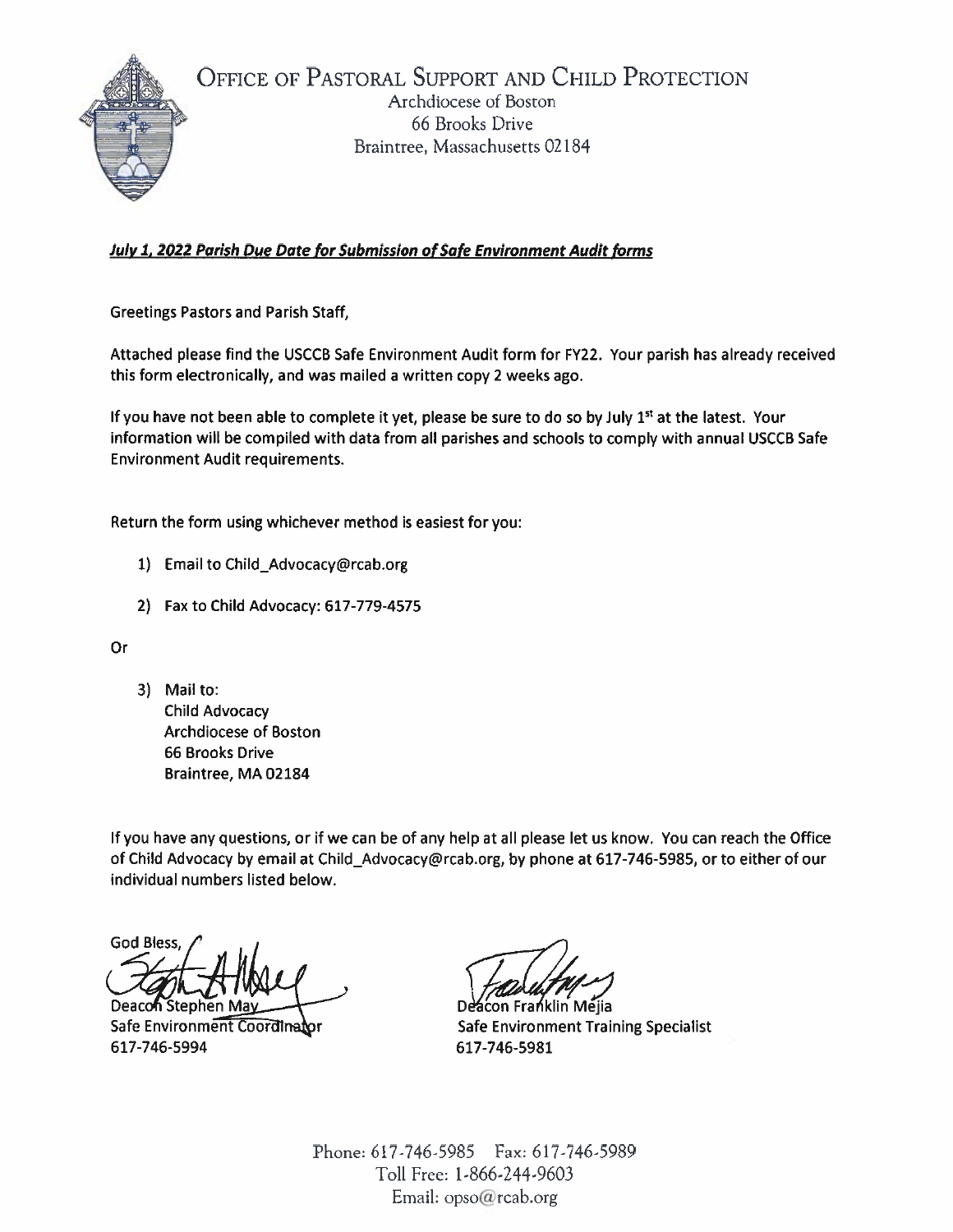

## ARCHDIOCESE OF BOSTON **OFFICE OF CHILD PROTECTION Safe Environment Audit FY22(July 1, 2021-June 30, 2022)**

## **DUE: July 1, 2022**

| # and street (or PO Box)                                                                                                                                                                                                                                                                                                                                                            | city/town | zip |  |
|-------------------------------------------------------------------------------------------------------------------------------------------------------------------------------------------------------------------------------------------------------------------------------------------------------------------------------------------------------------------------------------|-----------|-----|--|
|                                                                                                                                                                                                                                                                                                                                                                                     |           |     |  |
| How many <b>Clergy</b> are in residence and/or working at the parish/collaborative?<br>Did they all complete CORI? PGC? _____. If not, how many are missing CORI_______ PGC______<br>(Please note that you are responsible for assuring that all clergy living in your residence are PGC trained and CORI<br>cleared regardless of whether or not they are serving in your parish.) |           |     |  |
| How many Employees did you have in FY2022? _______ (including paid musicians)<br>Did they all complete a CORI?<br>If not, how many are missing? How many of the <i>missing</i> CORI's are renewals? New?<br>Have all of your employees been PGC trained?                                                                                                                            |           |     |  |
| How many <b>Volunteers</b> did you have in FY2022?<br>Did they all complete a CORI?<br>If not, how many are missing? How many of the <i>missing</i> CORI's are renewals? New?<br>Have all of your volunteers been PGC trained?                                                                                                                                                      |           |     |  |
| Number of <b>Children</b> enrolled in your FY22 Religious Education program?                                                                                                                                                                                                                                                                                                        |           |     |  |
| Grades K-5                                                                                                                                                                                                                                                                                                                                                                          |           |     |  |
| Grades 6-8                                                                                                                                                                                                                                                                                                                                                                          |           |     |  |
| High School                                                                                                                                                                                                                                                                                                                                                                         |           |     |  |
| Number of children/youth who received Safe Environment (SE) Training in FY22?                                                                                                                                                                                                                                                                                                       |           |     |  |
| Number of children/youth who were opted out of the Safe Environment Training in FY22?                                                                                                                                                                                                                                                                                               |           |     |  |
| What training materials did you use in your FY22 Safe Environment program for children and youth?                                                                                                                                                                                                                                                                                   |           |     |  |
| Grades K-5                                                                                                                                                                                                                                                                                                                                                                          |           |     |  |
|                                                                                                                                                                                                                                                                                                                                                                                     |           |     |  |
|                                                                                                                                                                                                                                                                                                                                                                                     |           |     |  |